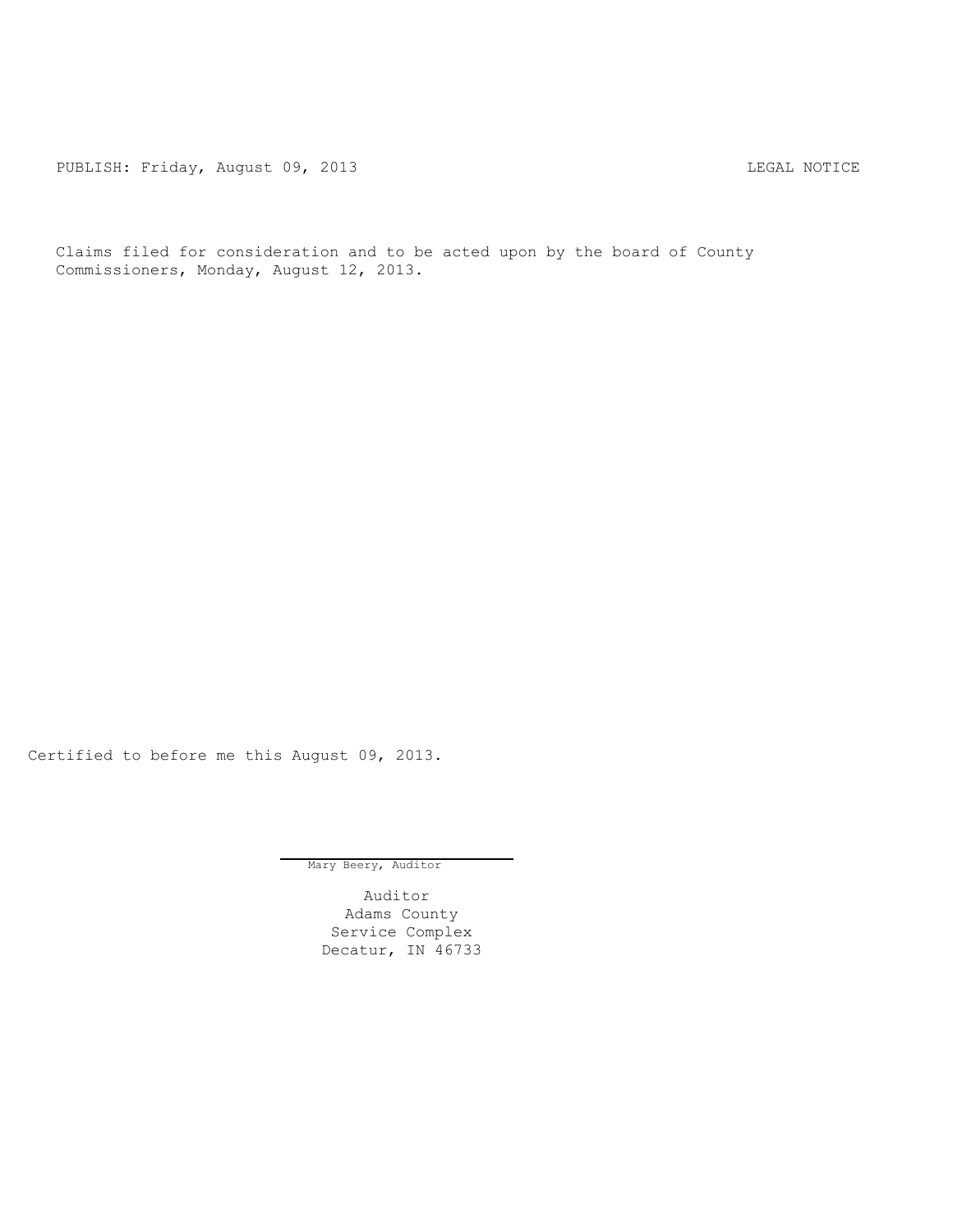

## **Claims Docket for Newspaper Adams County, Indiana**

## For Period: **7/16/2013** to **7/29/2013**

*313 W. Jefferson St. Decatur, IN 46733 (219) 724-2600*

## Date Claims to be Paid: **8/12/2013**

| <b>Vendor</b>                      | Amount     | <b>Vendor</b>                       | Amount    |
|------------------------------------|------------|-------------------------------------|-----------|
| Adams Memorial Hospital            | 31,381.25  | Indiana Michigan Power              | 594.82    |
| Berne Tri-Weekly News              | 8.84       | Hoosier Blue Flame                  | 16.50     |
| Brateman's, Inc.                   | 33.00      | Chet's Pest Control                 | 90.00     |
| Cintas Location #338               | 45.00      | City Of Decatur                     | 1,875.79  |
| Decatur True Value                 | 23.84      | <b>Complete Printing Service</b>    | 416.40    |
| Courtesy Ford, Inc.                | 600.96     | Darrell Sigworth                    | 11.44     |
| David L. Sommer                    | 50.00      | Decatur Daily Democrat              | 79.45     |
| MAXIMUS Consulting Services, Inc.  | 1,800.00   | Douglas L. Bauman                   | 87.50     |
| Duane Kiess                        | 100.00     | Erie Haven                          | 43.98     |
| Everett Refrigeration & E          | 1,700.00   | Gordon Food Service                 | 2,742.92  |
| Indiana Stamp Company, Inc.        | 2,257.20   | Louise Busse                        | 20.00     |
| Mark S. Gresla, MD                 | 420.25     | Nipsco                              | 161.24    |
| Portland Motor Parts, Inc.         | 288.41     | Ronnie L. Smitley                   | 100.00    |
| Roto-Rooter                        | 200.00     | Stone-Street Quarries, Inc.         | 14,029.93 |
| Summit Radiology, PC               | 25.00      | Print Shop                          | 367.72    |
| Thomas Wade Sheets                 | 1,010.00   | Top Supply Company                  | 73.38     |
| Underground Pipe & Valve,          | 242.00     | Victoria Ellis                      | 20.00     |
| Wal-Mart / GEMB                    | 80.48      | Witham Toxicology Laboratory        | 1,440.30  |
| Zwick And Jahn Funeral Home        | 200.00     | Burry, Herman, Miller & Brown, P.C. | 10,026.80 |
| Imi Irving Material, Inc.          | 3,758.38   | Mary Baker                          | 50.00     |
| Tom Magnan                         | 263.32     | Rekeweg, Shane                      | 587.45    |
| Hobart Glosson Food Equipment      | 9.15       | Bluhm & Reber                       | 95.00     |
| Mary Beery                         | 9.10       | Don Myers Plumbing                  | 93.14     |
| <b>Richard Clutter</b>             | 20.00      | Chad W. Sprunger                    | 1,152.77  |
| Hull Brothers, Inc.                | 143.14     | Tom Magnan/Special Needs            | 38.53     |
| Smilemakers                        | 67.37      | Kristina Nichols                    | 10.56     |
| Indiana Dept. Of Workforc          | 968.00     | Charles M. Tooley                   | 385.00    |
| Benicomp, Inc                      | 130,051.25 | Harvest Land Co-op                  | 145.01    |
| Adams County Truck Repair, Inc.    | 220.84     | Impac                               | 240.50    |
| Beth A. Webber                     | 629.80     | Michael G. Werling                  | 472.50    |
| Ian Gilbert                        | 22.17      | Kim A. Fruechte                     | 20.00     |
| Troyer's Market LLC                | 2,278.18   | Edwin Ford                          | 20.00     |
| S & S Worldwide, Inc.              | 71.98      | McKesson Medical - Surgical         | 121.98    |
| Uricks Trucking                    | 770.00     | Kari Burkholder                     | 111.32    |
| Bi-County Services, Inc            | 3,276.00   | Kevin Burkhalter                    | 50.00     |
| Five Alarm Fire & Safety Equipment | 205.00     | Daniel J. Michaels                  | 20.00     |
| Henry R. Mayer                     | 20.00      | Verizon Wireless                    | 642.69    |
| <b>Stationair's Express</b>        | 1,248.55   | Sunguard Public Sector              | 1,880.00  |
| Landon Patterson                   | 110.88     | Jeff L. Sheets                      | 20.00     |
| Moore Medical Corporation          | 381.30     | Schwartz Blacksmith, LLC            | 115.50    |
| Kevin G. Wellman                   | 20.00      | Marco Developments, LLC             | 4,350.00  |
| Gregory A. Cook                    | 20.00      | LBH Chemical & Industrial           | 906.65    |
| RICOH USA, INC.                    | 134.04     | Decatur Ace Hardware                | 129.53    |
| WM Imaging Solutions, Inc.         | 30.00      | Kevin McIntosh                      | 68.24     |
| ISPA Foundation - CFK's            | 350.00     | Timothy L. Barkey                   | 7.38      |
| Phil Eicher                        | 50.00      | Global GOV/ED Solutions Inc.        | 399.29    |
| Purdue CES Education Fund          | 40.88      | Central Customer Charges            | 476.91    |
| Adams Public Library System        | 92.50      | Ebberts Seed and Chemical           | 771.75    |
|                                    |            |                                     |           |